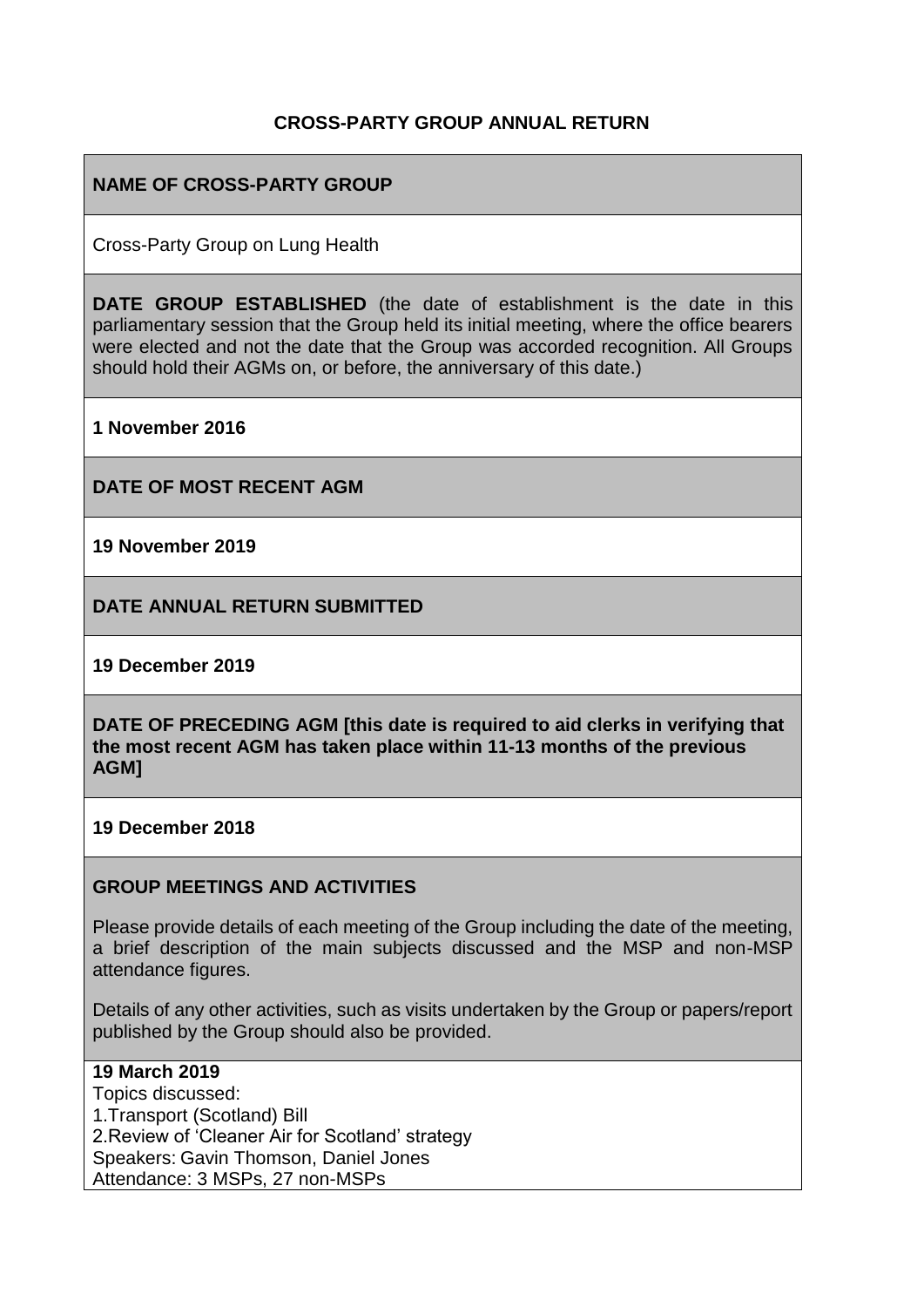## **18 June 2019**

Topics discussed: 1.COPD 2.Smoking poverty Speakers: Dr David Anderson, John Watson and Zareen Iqbal Attendance: 3 MSPs, 25 non-MSPs

## **18 September 2019**

Topics discussed: CT lung cancer screening challenges of managing COPD Speakers: Edwin van Beek, Jack Sullivan, Gourab Choudhury Attendance: 2 MSPs 24 non-MSPs

## **MSP MEMBERS OF THE GROUP**

Please provide names and party designation of all MSP members of the Group.

Emma Harper MSP, SNP

Anas Sarwar MSP, Labour

Mark Ruskell MSP, Green

Alexander Stewart MSP, Scottish Conservative and Unionist

Rachael Hamilton MSP, Scottish Conservative and Unionist

## **NON-MSP MEMBERS OF THE GROUP**

For organisational members please provide only the name of the organisation, it is not necessary to provide the name(s) of individuals who may represent the organisation at meetings of the Group.

| <b>Individuals</b> | <b>Julie Roberts</b><br><b>Colin Brett</b><br><b>Lesley Hill</b>                                                                                                                                                                                                       |
|--------------------|------------------------------------------------------------------------------------------------------------------------------------------------------------------------------------------------------------------------------------------------------------------------|
| Organisations      | <b>British Lung Foundation (Scotland)</b><br><b>Chest Heart &amp; Stroke Scotland</b><br>Asthma UK<br><b>ASH Scotland</b><br>National Advisory Group for Respiratory Managed Clinical<br><b>Networks</b><br><b>Community Pharmacy Scotland</b><br><b>NHS Highlands</b> |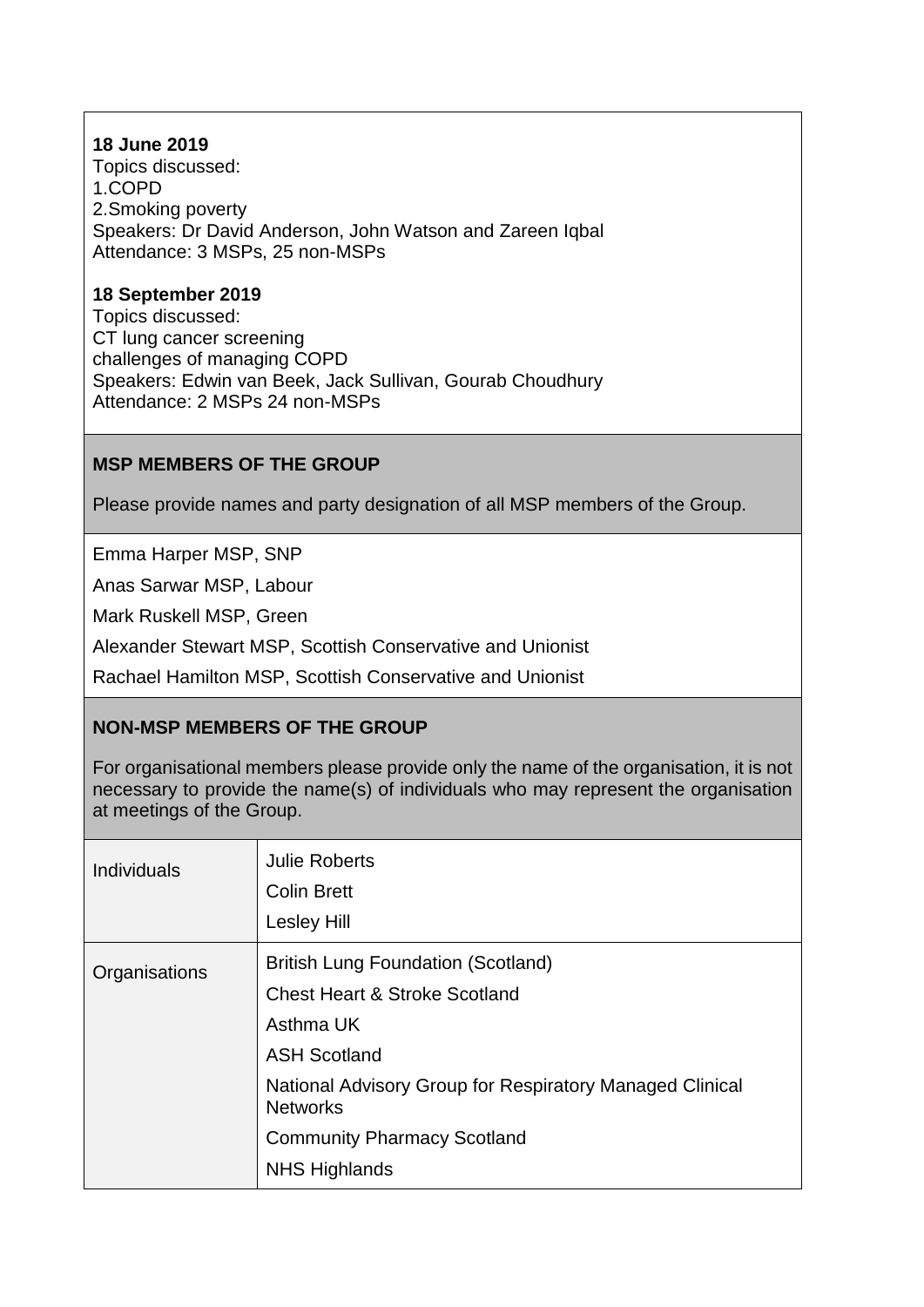| <b>Glasgow Royal Infirmary</b>                                             |
|----------------------------------------------------------------------------|
| NHS Greater Glasgow and Clyde                                              |
| Breathe Easy Clackmannanshire (BLF Scotland)                               |
| <b>Breathe Easy Kirkcaldy (BLF Scotland)</b>                               |
| The Braveheart Association (Falkirk Community Hospital)                    |
| Royal Infirmary Edinburgh                                                  |
| Golden Jubilee National Hospital                                           |
| University of the West of Scotland                                         |
| <b>NHS Dumfries and Galloway</b>                                           |
| <b>Clydeside Action Against Asbestos</b>                                   |
| West of Scotland Paediatric Complex Respiratory (WoSCoR)<br><b>Network</b> |
| 'Breathtakers' Action for Bronchiectasis                                   |
| John MacDougall Mesothelioma Trust                                         |
| <b>Pfizer UK</b>                                                           |
| <b>Cystic Fibrosis Trust</b>                                               |
| <b>Teva UK</b>                                                             |
| <b>Action for Pulmonary Fibrosis</b>                                       |
| <b>NHS Fife</b>                                                            |
| <b>BREATH</b> project                                                      |
| AstraZeneca                                                                |
| <b>Scottish Thoracic Society</b>                                           |

# **GROUP OFFICE BEARERS**

Please provide names for all office bearers. The minimum requirement is that two of the office bearers are MSPs and one of these is Convener – beyond this it is a matter for the Group to decide upon the office bearers it wishes to have. It is permissible to have more than one individual elected to each office, for example, co-conveners or multiple deputy conveners.

| Convener               | Emma Harper MSP                                         |
|------------------------|---------------------------------------------------------|
| <b>Deputy Convener</b> | <b>Mark Ruskell MSP</b><br><b>Alexander Stewart MSP</b> |
| Secretary              | <b>Chest Heart &amp; Stroke Scotland</b>                |